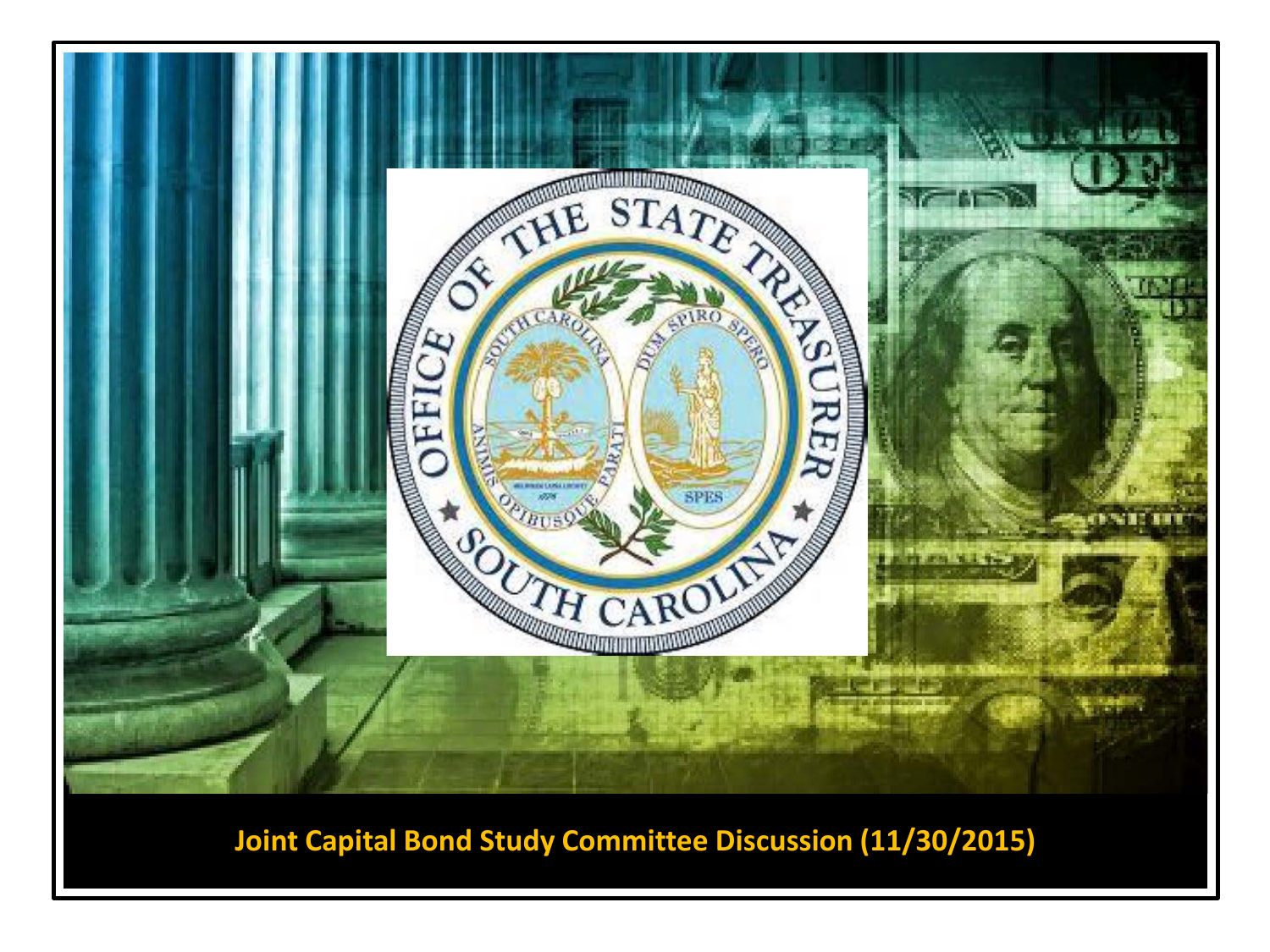

## Office of State Treasurer

Joint Capital Bond Study Committee Discussion (11/30/2015)

### Topics of Discussion

- I. The Office of State Treasurer)
	- Ia. The Office of State Treasurer (Mission Statement))
	- Ib. The Office of State Treasurer's Interaction w/Rating Agencies
- II. The State's Current Ratings and Ratings Trends
- III. Debt Authorization for the State
- IV. The State's Current GO Debt Service Analysis through FY 2018-19
- V. Questions?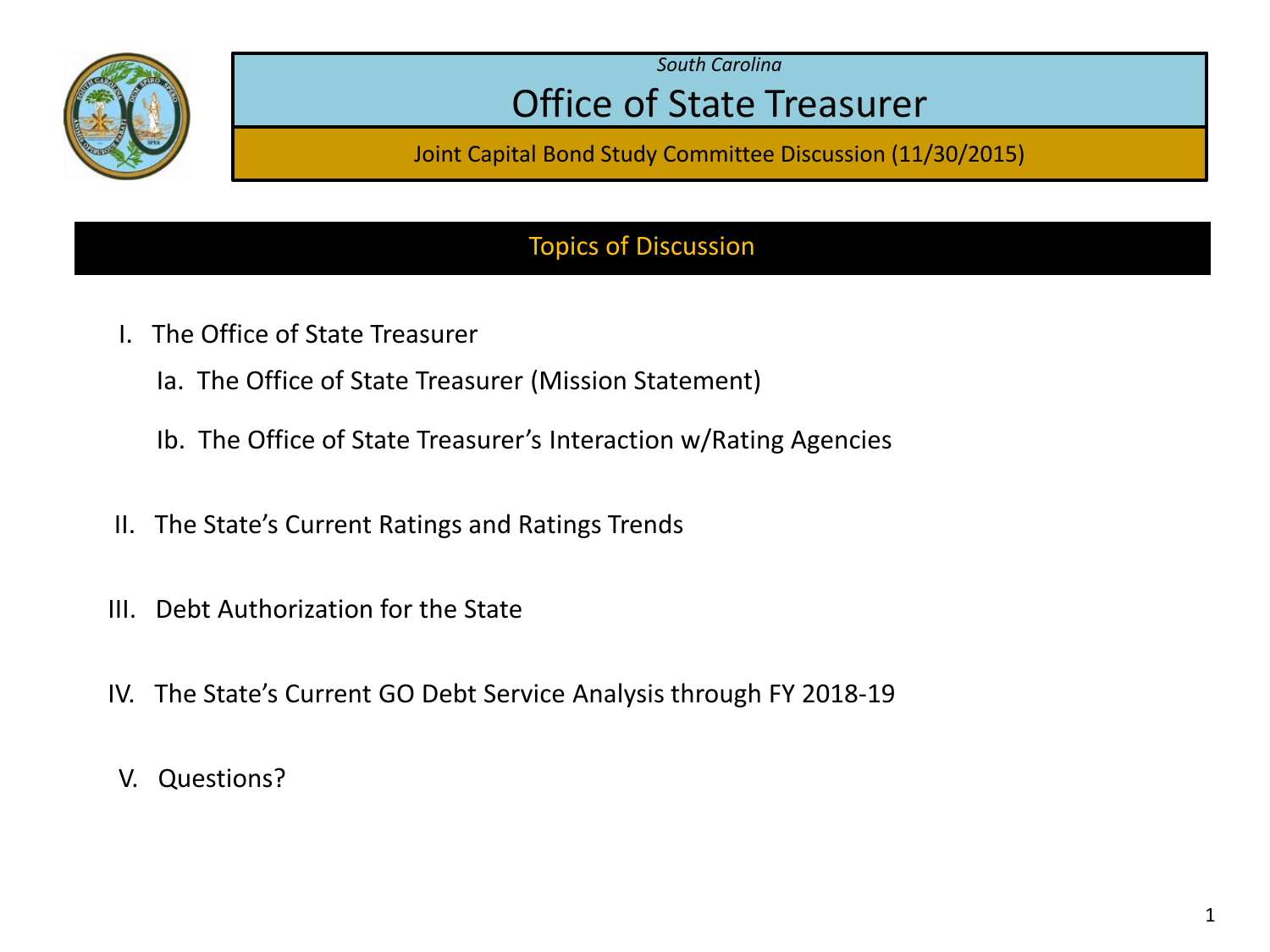# I. The Office of the State Treasurer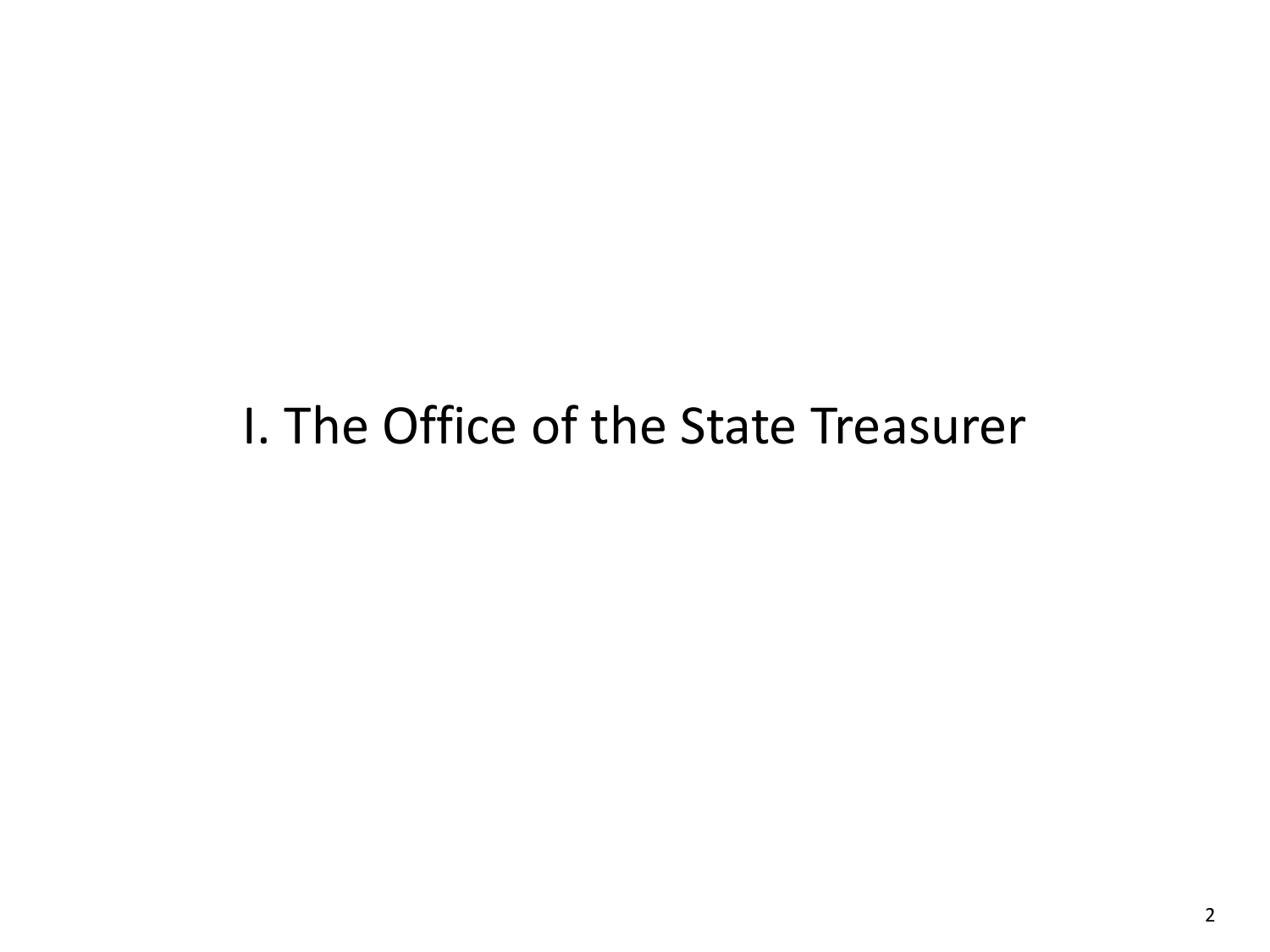

## Office of State Treasurer

Joint Capital Bond Study Committee Discussion (11/30/2015)

#### Mission Statement

The Office of the State Treasurer's mission is to serve the citizens of South Carolina by providing the most efficient banking, investment, and financial management services for South Carolina State Government.

Ultimately, the Treasurer's commitment is to safeguard the State's financial resources and to maximize return on the State's investments.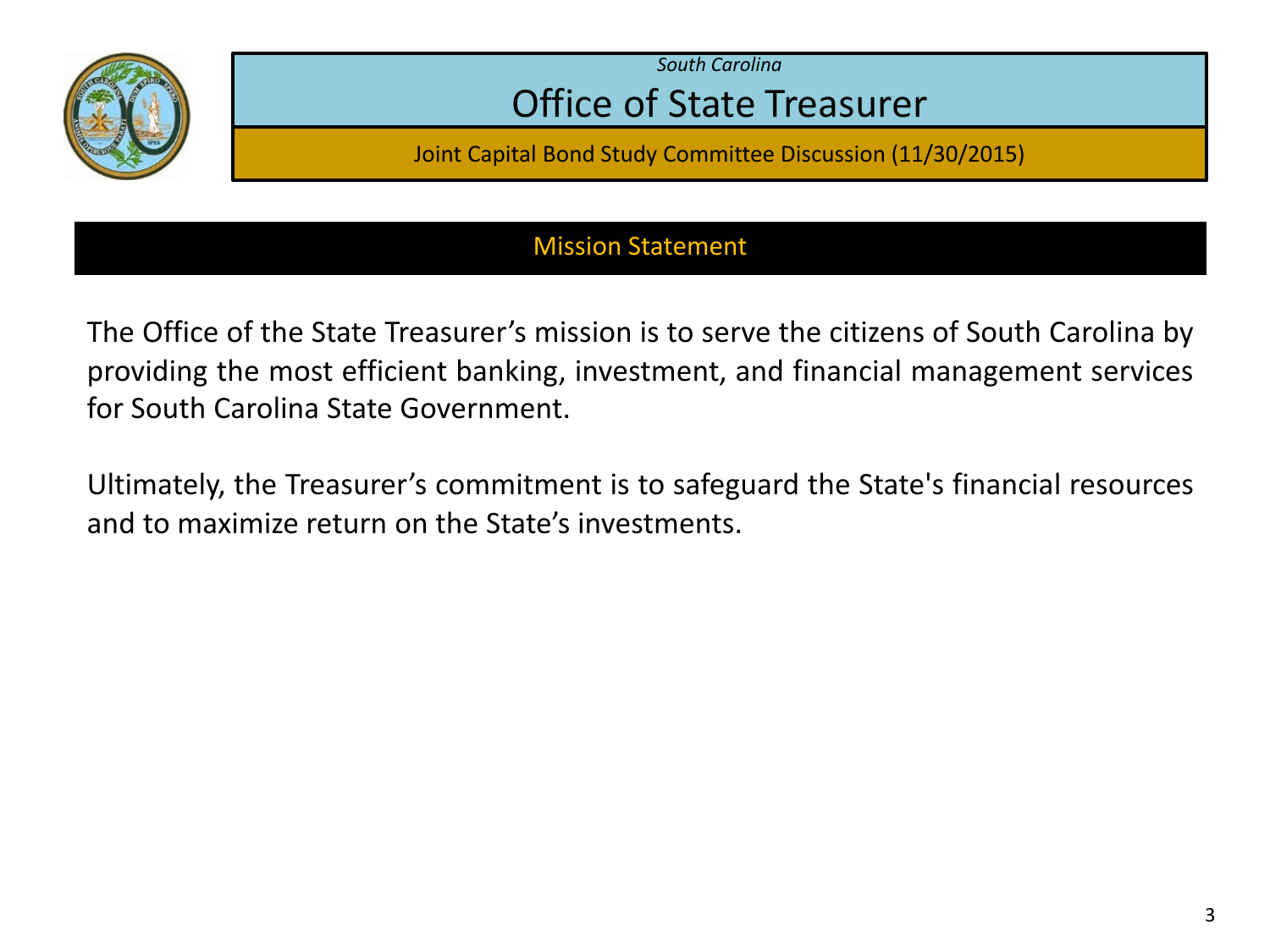

## Office of State Treasurer

Joint Capital Bond Study Committee Discussion (11/30/2015)

Office of State Treasurer (Mission Cont..)

The Office of the State Treasurer issues and administers the debt of the State of South Carolina (the State), public institutions and certain authorities.

The need for borrowed funds is initiated by the General Assembly and the State's agencies and the Office of State Treasurer assists them with forming a plan to receive the borrowed funds and to repay them in a timely manner.

The Office of State Treasurer's role with the issuance and management of state debt is defined within Title 11, Chapter 5, of the SC Code of Laws, as well as various other chapters contained within Title 11.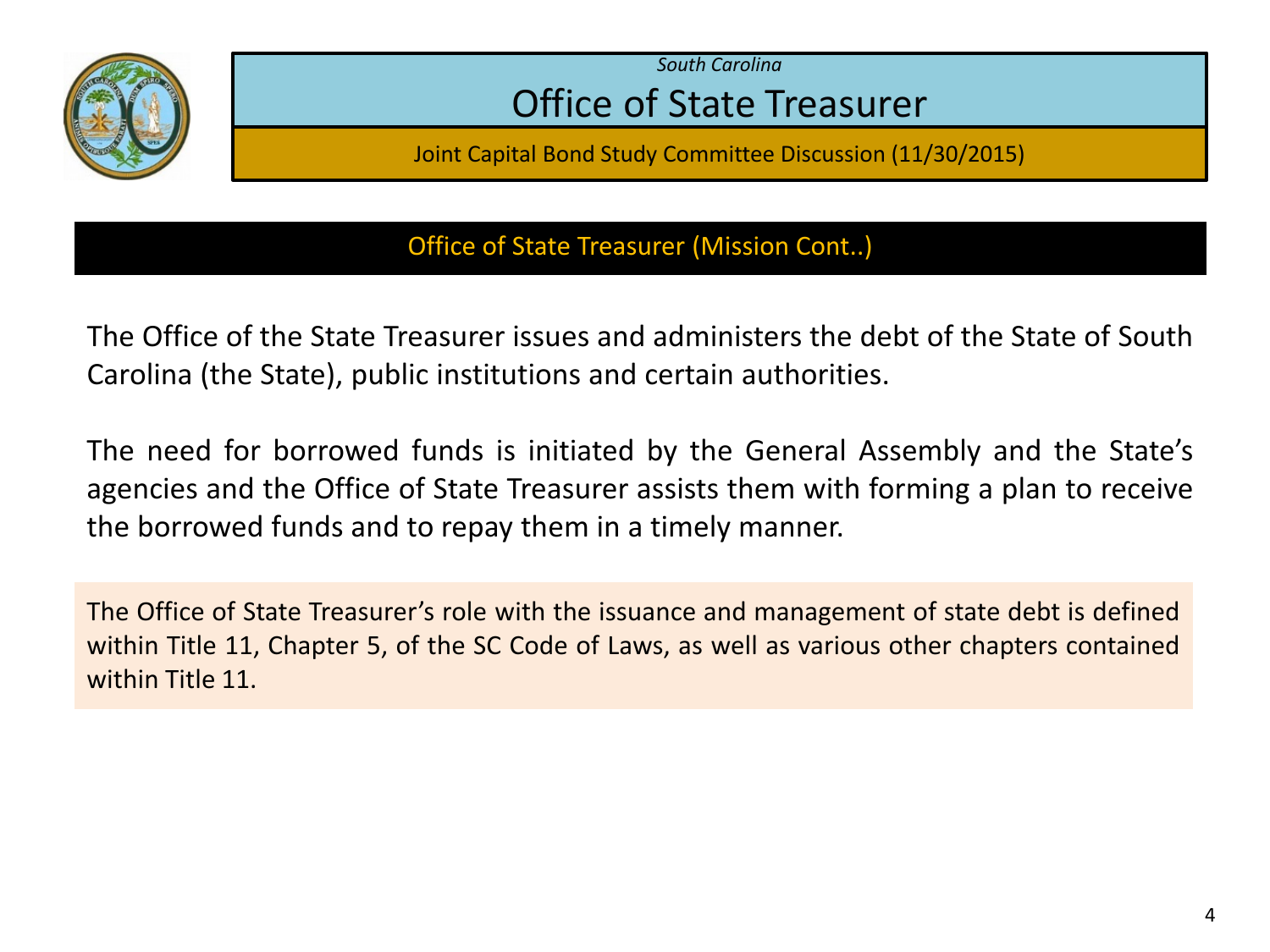

## Office of State Treasurer

Joint Capital Bond Study Committee Discussion (11/30/2015)

#### Interaction with the Rating Agencies

- The Office of State Treasurer is in constant contact with the three (3) major rating agencies throughout the year.
	- BEA forecasts
	- budgetary actions/events
	- statewide economic developments
	- natural disasters
- Beyond this contact, the Office of State Treasurer also interacts with the rating agencies through an ongoing reporting process that presents the current status of the State's financial condition.
- Finally, the Office of State Treasurer interacts with the rating agencies at the point in which debt is issued.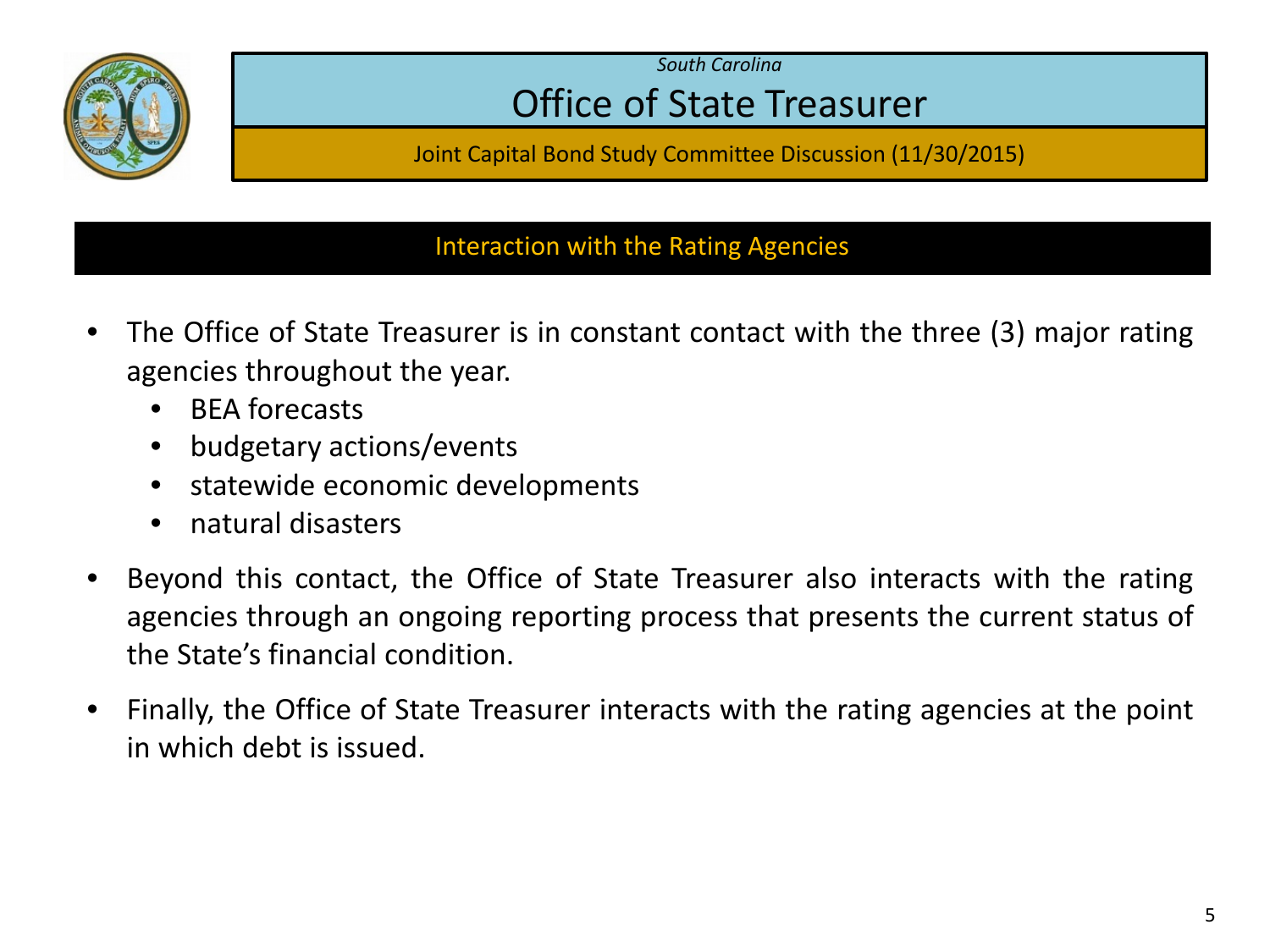

## Office of State Treasurer

Joint Capital Bond Study Committee Discussion (11/30/2015)

#### Office of State Treasurer Issuance Primary Partners (GO Debt)

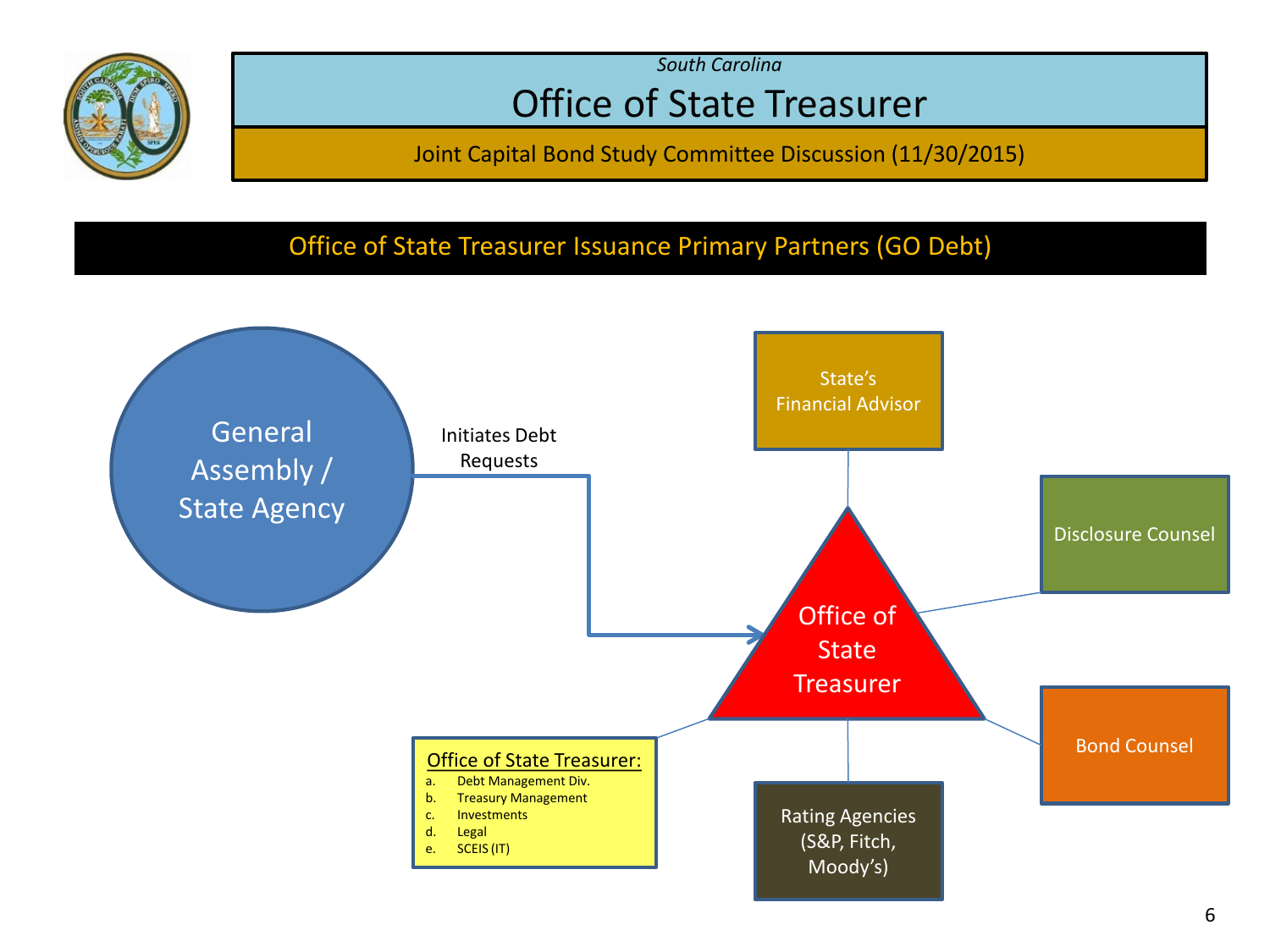# II. The State's Current Ratings and Rating Trends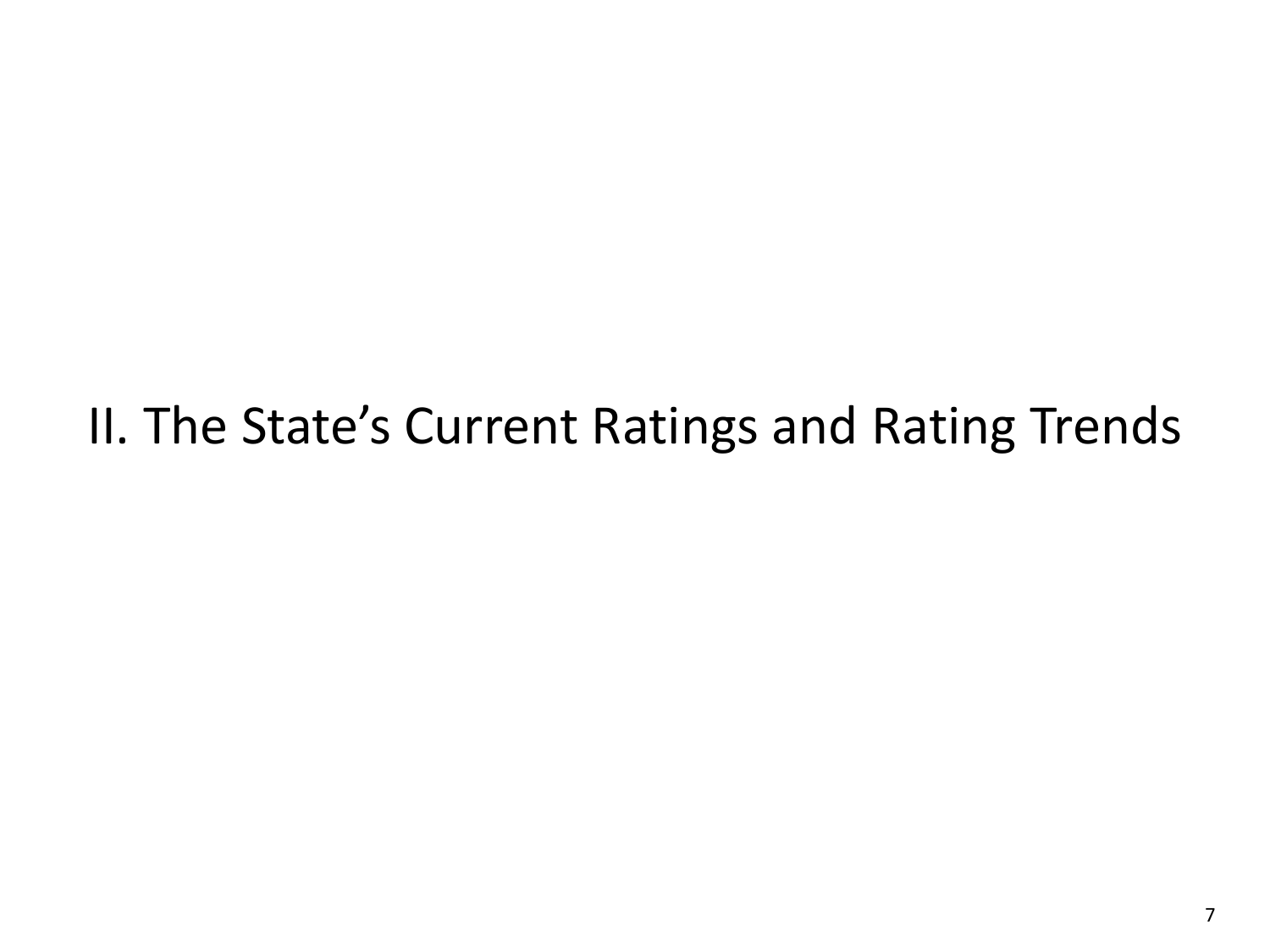

## Office of State Treasurer

Joint Capital Bond Study Committee Discussion (11/30/2015)

#### From State's most recent GO Bond Sale

|                    |                     |                      |                   |                                 | Fitch Ratings: AAA<br>Moody's Investors Service, Inc. Aaa |
|--------------------|---------------------|----------------------|-------------------|---------------------------------|-----------------------------------------------------------|
| Fitch              | S&P                 | Moody's              |                   | Rating grade description        |                                                           |
|                    |                     |                      |                   | (Moody's)                       |                                                           |
| AAA<br>AA+         | <b>AAA</b><br>$AA+$ | Aaa<br>Aa1           |                   | Minimal credit risk             |                                                           |
| ΑA                 | AA                  | Aa2                  |                   | Very low credit risk            |                                                           |
|                    | AA-                 | Aa3                  | Investment grade  |                                 |                                                           |
| $\frac{AA}{A^+}$   | $A+$                | A1                   |                   | Low credit risk                 |                                                           |
| А                  | Α                   | A <sub>2</sub>       |                   |                                 |                                                           |
| Ą.                 | $A_{\mathcal{T}}$   | A3                   |                   | Moderate credit<br><b>risk</b>  |                                                           |
| BBB+<br><b>BBB</b> | BBB+<br><b>BBB</b>  | Baa1<br>Baa2         |                   |                                 |                                                           |
| IBBB-              | BBB-                | Baa3                 |                   |                                 |                                                           |
| BB+                | BB+                 | Ba1                  |                   | Substantial credit              |                                                           |
| BB                 | <b>BB</b>           | Ba2                  |                   |                                 |                                                           |
| BB-                | BB-                 | Ba3                  |                   | risk                            |                                                           |
| ΤĐ+                | $\overline{B+}$     | $\overline{B1}$      |                   |                                 |                                                           |
| B<br>B-            | B<br>В-             | B2<br>B <sub>3</sub> |                   | High credit risk                |                                                           |
| $CCC +$            | $\overline{CCC+}$   | Caa1                 |                   |                                 |                                                           |
| $_{\rm ccc}$       | CCC                 | Caa2                 |                   | Very high credit                |                                                           |
| CCC-               | CCC-                | Caa3                 | Speculative grade | lrisk.                          |                                                           |
| $\overline{cc}$    | $_{\rm CC}$         | Ca                   |                   | In or near default,             |                                                           |
| C.                 | С                   |                      |                   | with possibility of<br>recovery |                                                           |
| <b>DDD</b>         | SD                  | ᠸ                    |                   | In default, with little         |                                                           |
| DD.<br>D.          | D.                  |                      |                   | chance of recovery              |                                                           |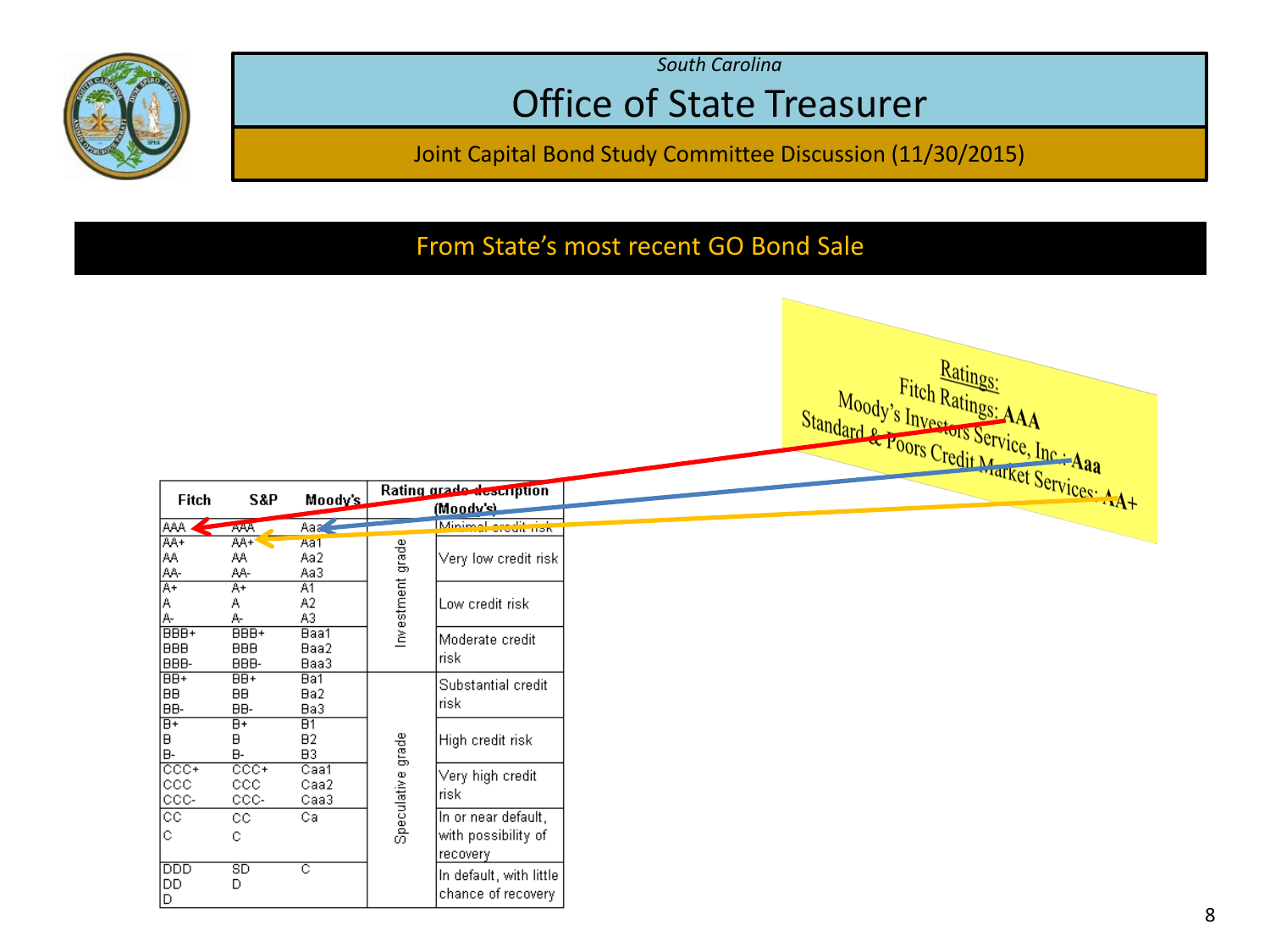

## Office of State Treasurer

Joint Capital Bond Study Committee Discussion (11/30/2015)

#### Recent Rating Summary/Outlook (S&P)1

### Summary:

- "… The (AA+) ratings reflect our view of South Carolina's:
	- Growing economy, although growth has been historically cyclical;
	- Positive revenue trends and financial operations;
	- Proactive budget adjustments to offset declining revenues in previous years;
	- Maintenance of required budgetary reserves; and,
	- Low-to-moderate debt levels."

## Outlook:

"The stable outlook reflects what we consider South Carolina's steady economic recovery and proactive management, which has contributed to improved financial performance in recent years."

…. "South Carolina's high pension liability and deteriorating pension funded ratio limits the likelihood of a higher rating in the next two years. Although not expected in the near term, should recurring state revenue become significantly misaligned with recurring expenditures, pressuring budgets and reserve balances, we could lower the rating."

<sup>1 –</sup> Rating Agency Reports are purchased and proprietary confidential information for internal use only by Office of State Treasurer authorized staff.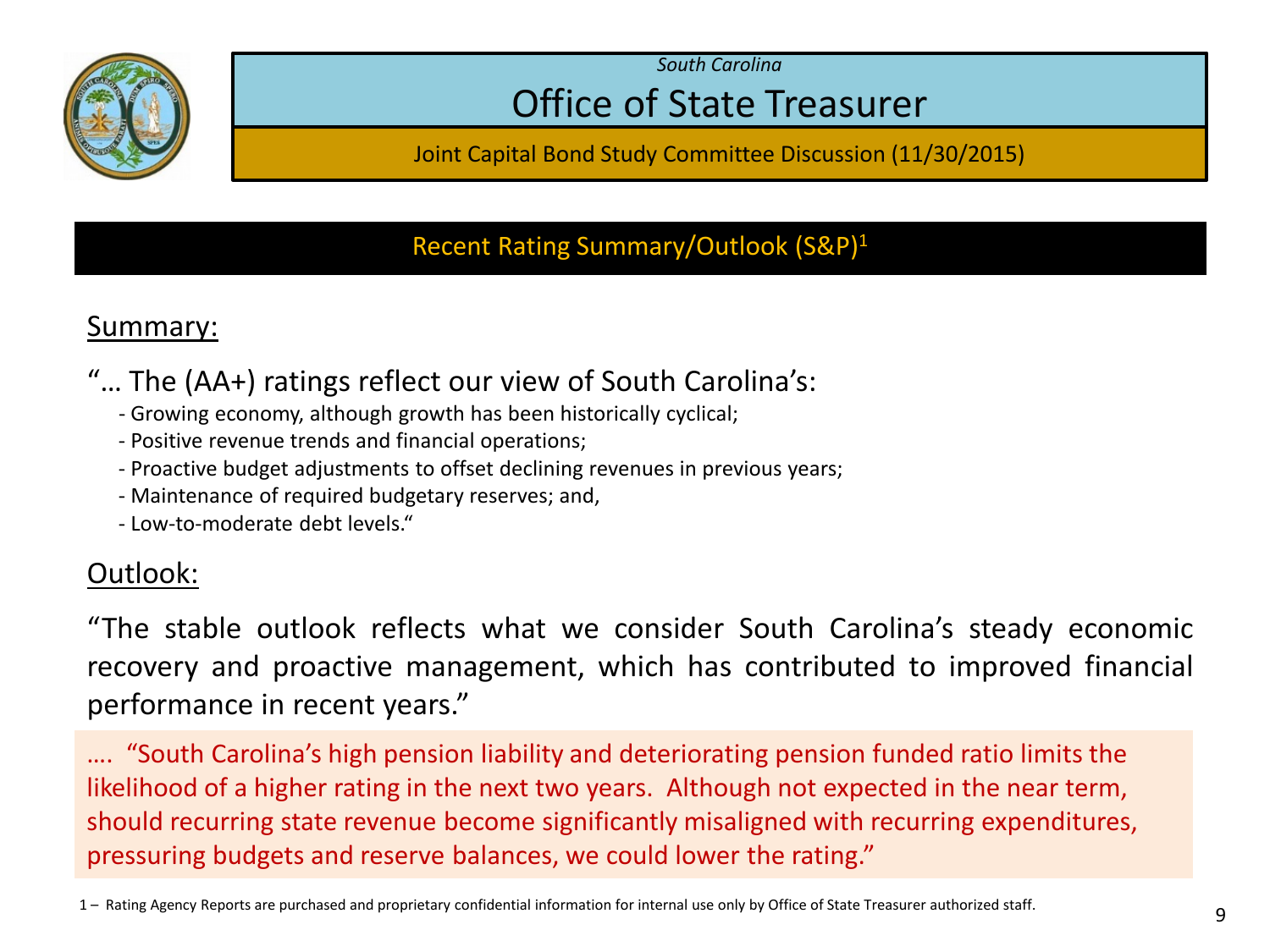

## Office of State Treasurer

Joint Capital Bond Study Committee Discussion (11/30/2015)

Recent Rating Summary/Outlook (Fitch)1

#### Summary:

"South Carolina has a proven ability and willingness to support fiscal balance, and Fitch believes this commitment will be maintained through a reorganization of fiscal oversight responsibilities following the elimination of the State's longstanding Budget and Control Board (BCB), effective July 1, 2015. The State's careful approach to financial operations and solid revenue growth have resulted in the restoration of reserves following their depletion during the recession."

### Outlook:

"The outlook for South Carolina is stable, based on our expectation that the State's conservative management will maintain fiscal stability even in the face of economic weakness."

<sup>1 –</sup> Rating Agency Reports are purchased and proprietary confidential information for internal use only by Office of State Treasurer authorized staff.

<sup>2 –</sup> Effective July 1, 2015, the SFAA assumed all of the responsibilities of the B&CB relating to bond authorization and issuance.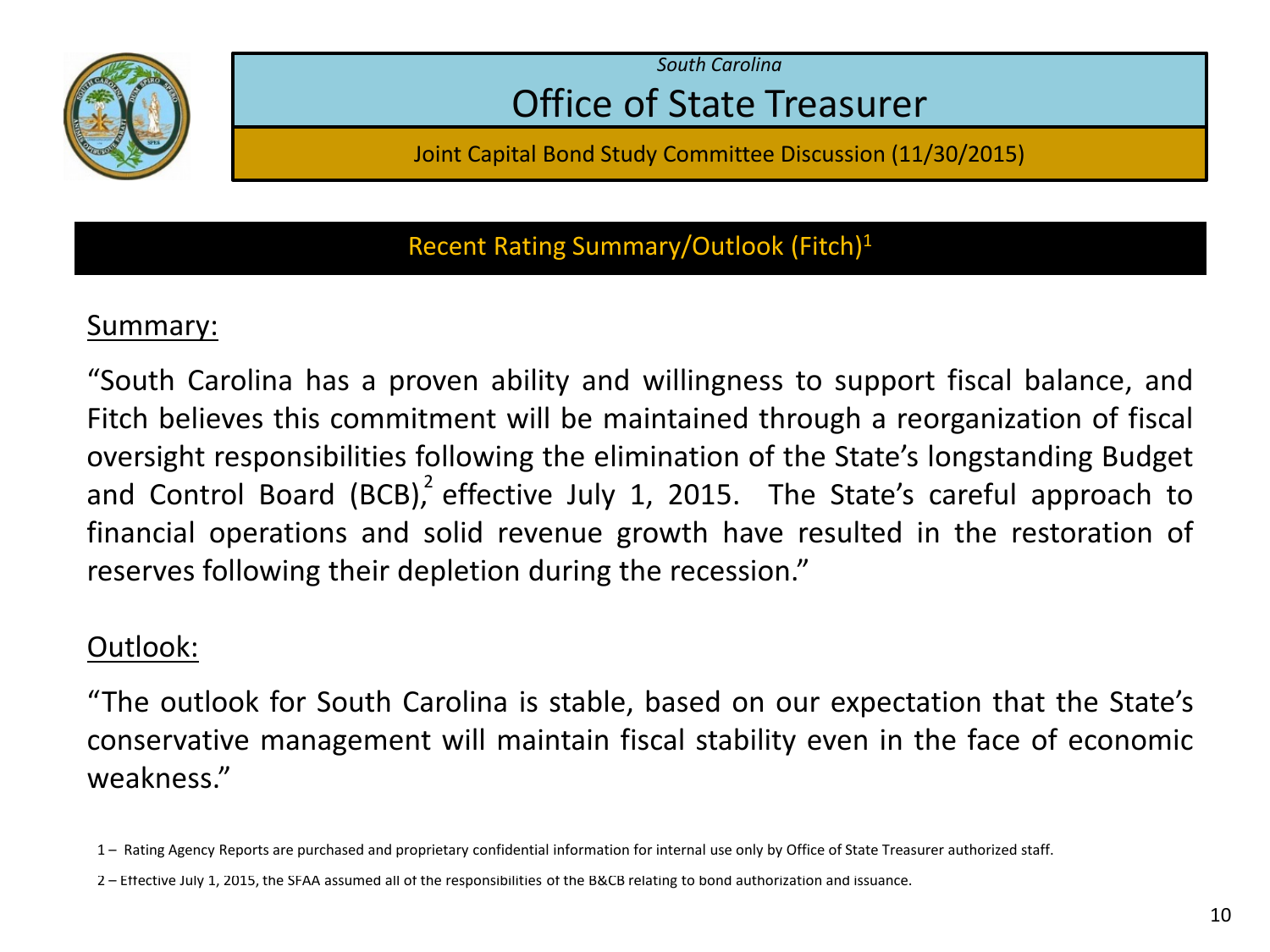

## Office of State Treasurer

Joint Capital Bond Study Committee Discussion (11/30/2015)

Recent Rating Summary/Outlook (Moody's)1

### Summary:

"South Carolina's conservative financial management practices have long supported a Aaa rating, despite economic challenges such a non-durable goods manufacturing losses and an elevated poverty rate. In recent years, the State has rebuilt fund balances and strengthened its financial reserve and budget monitoring requirements, improving its financial profile. South Carolina's economic development program has helped the economy to add jobs and diversity."

## Outlook:

"The Rating Outlook (for South Carolina) is Stable."

<sup>1 –</sup> Rating Agency Reports are purchased and proprietary confidential information for internal use only by Office of State Treasurer authorized staff.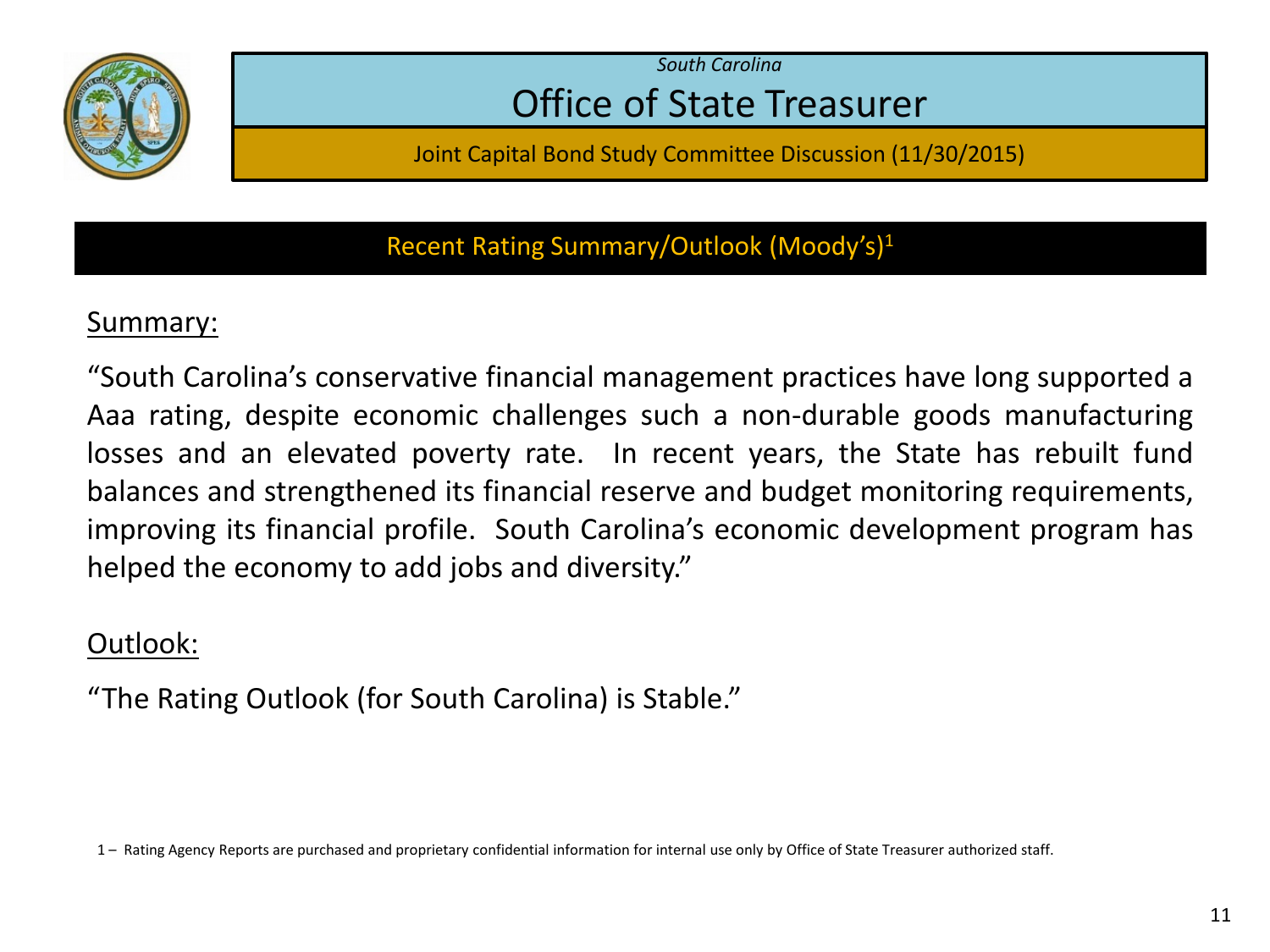# III. Debt Authorization for the State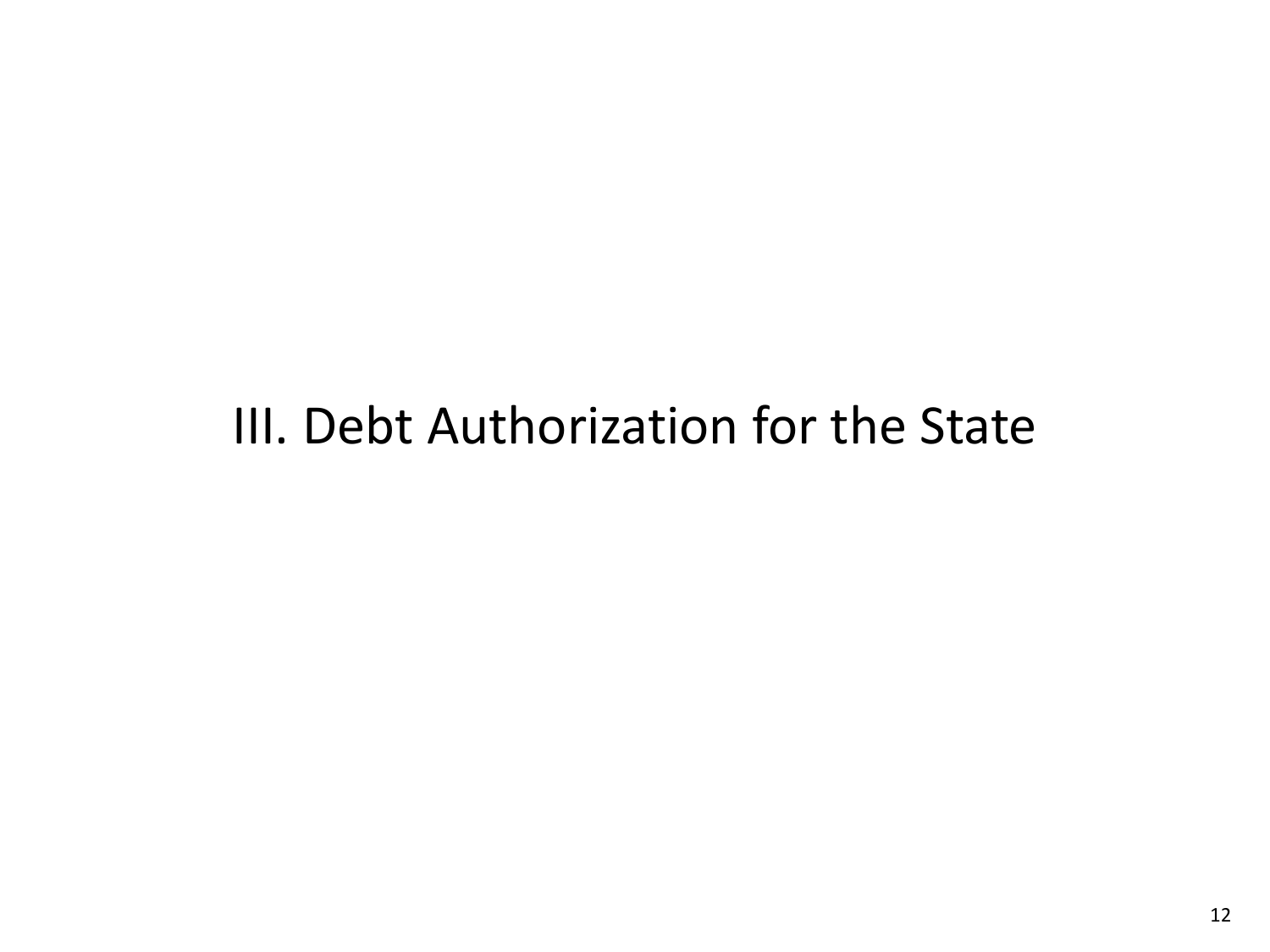

## Office of State Treasurer

Joint Capital Bond Study Committee Discussion (11/30/2015)

#### Constitutional Debt Provisions

- Article  $X -$  Section 13
	- General obligation debt any indebtedness of the State secured in whole or in part by a pledge of the full faith, credit and taxing power of the State.
	- Indebtedness for any public purpose payable solely from a revenue-producing project or from a special source, which source does not involve revenues from any tax.
		- but may include fees paid for the use of any toll bridge, toll road or tunnel.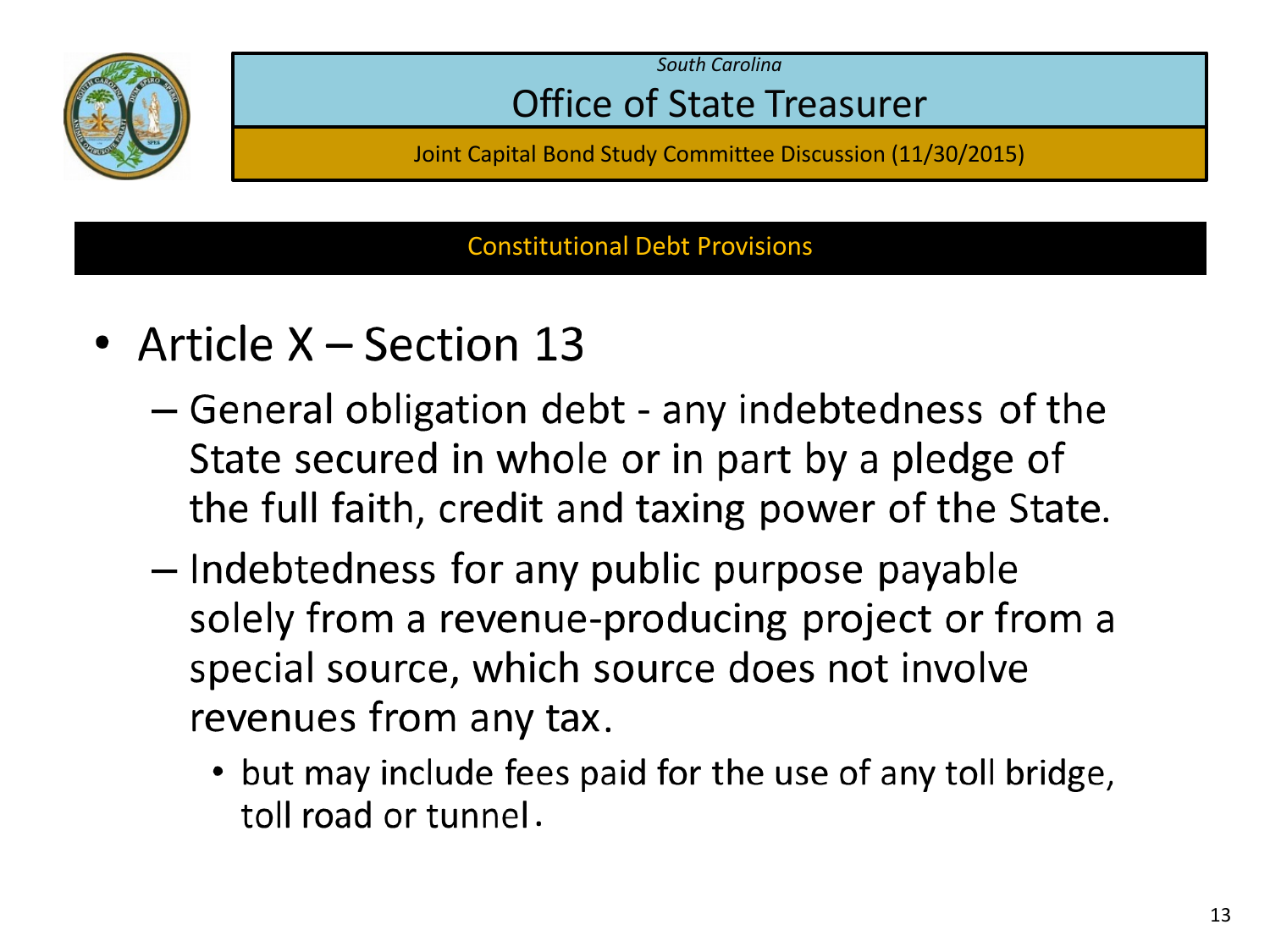

## Office of State Treasurer

Joint Capital Bond Study Committee Discussion (11/30/2015)

Constitutional Limits on GO Debt (Cont..)

# • General Obligation Bonds

- Maximum annual debt service on all general obligation bonds of the State (excluding highway bonds, state institution bonds, tax anticipation notes, and bond anticipation notes) must not exceed 5% of the general revenues of the State for the prior fiscal year (excluding revenues authorized to be pledged for state highway bonds and state institution bonds).
	- However, the percentage rate of general revenues may be reduced to 4% or increased to 7% by legislative enactment passed by a two-thirds vote of the total membership of the Senate and a two-thirds vote of the total membership of the House of Representatives.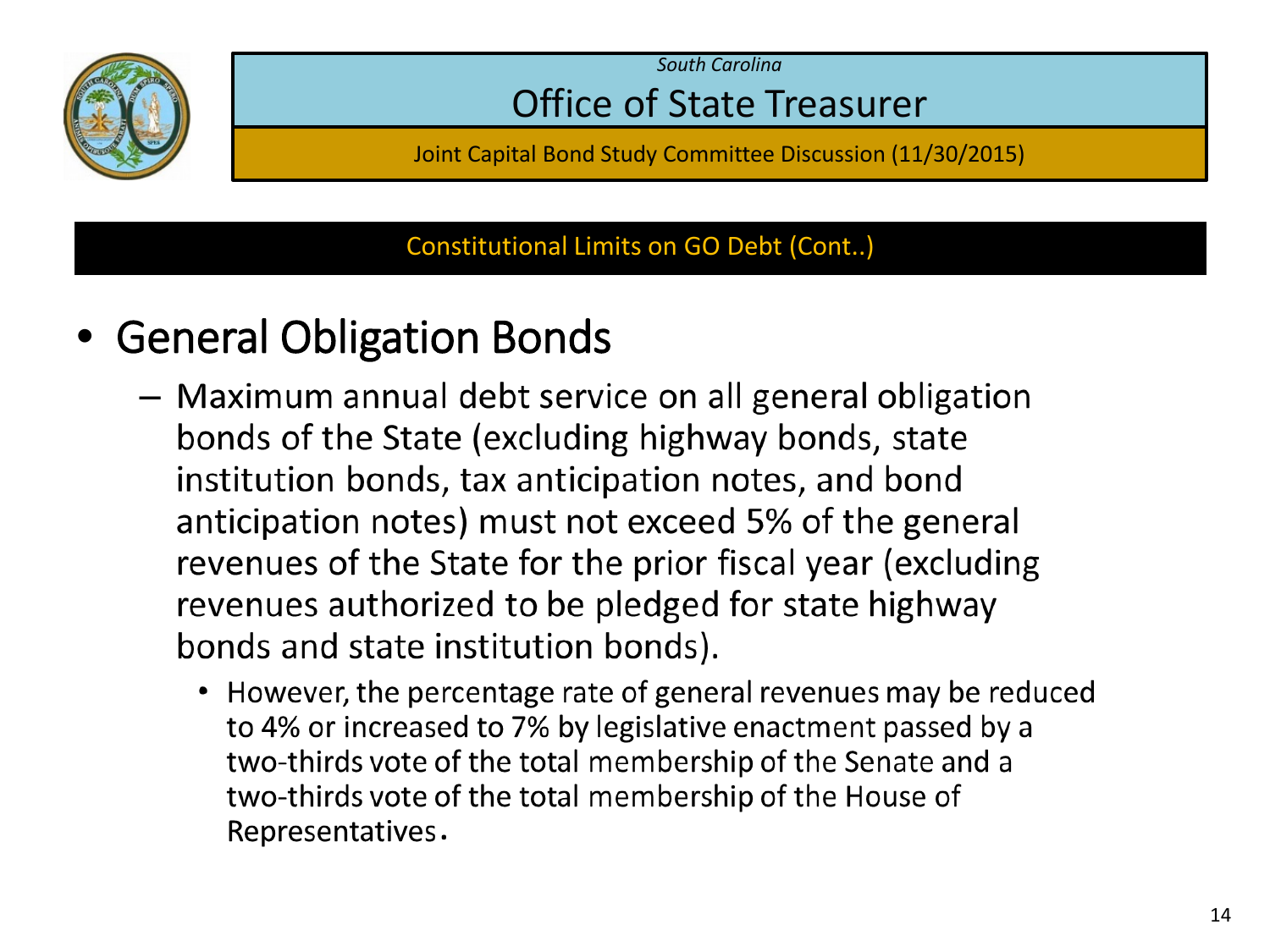

## Office of State Treasurer

Joint Capital Bond Study Committee Discussion (11/30/2015)

### Constitutional Limits on GO Debt (Cont..)

- **5% Limitation**
	- Capital Improvement Bonds (Act 1377 of 1968, as amended, and § 11-27-30)
	- School Facilities Bonds (§ 59-71-10, et seq.)
	- Transportation Infrastructure Bonds (§ 11-43-510, et seq.)
	- Air Carrier Hub Bonds
	- Economic Development Bonds
- **5.5% Limitation (+ 0.5%)**
	- Economic Development Bonds (§ 11-41-10, et seq.) …. Added, 2002
- **6.0% Limitation (+ 0.5%)**
	- Research Universities Infrastructure (§ 11-51-10, et seq.) …. Added, 2004
- Neither State Highway Bonds nor GO State Institution Bonds are subject to the above 5.0%, 5.5%, and 6.0% General Fund Revenue Constitutional Limits for GO Debt.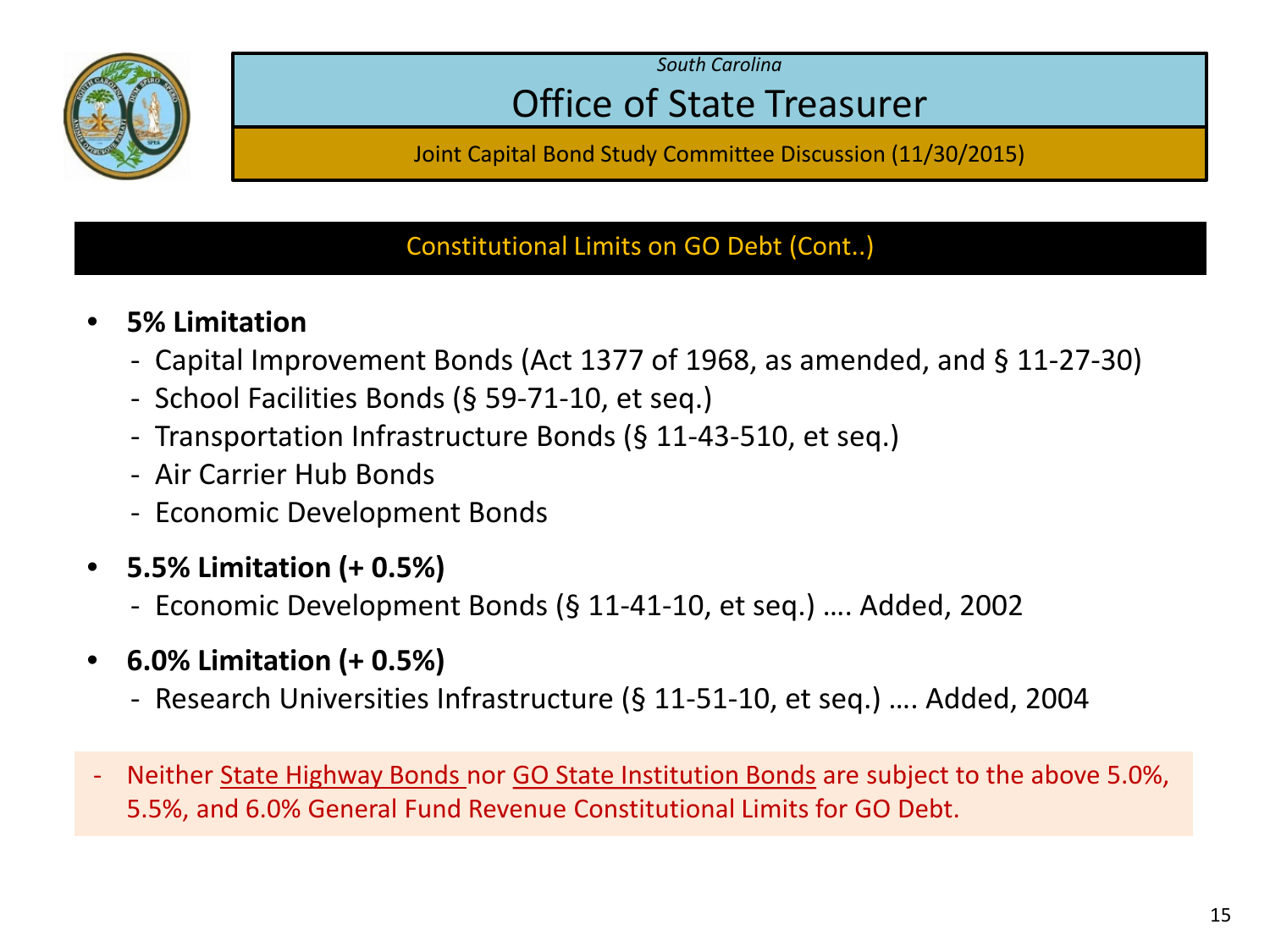

## Office of State Treasurer

Joint Capital Bond Study Committee Discussion (11/30/2015)

### Constitutional Limits on GO Debt (Cont..)

- **Highway Bonds1**
	- Must be additionally secured by a pledge of the revenues derived from certain sources of revenue.
		- Revenues made applicable by the General Assembly for state highway purposes from any and all taxes or licenses imposed upon individuals or vehicles for the privilege of using the public highways of the State.
	- Maximum annual debt service limited to 15% of the proceeds received from the following sources of revenue for the prior year:
		- o Motor Vehicle License Fees (FY 2012-13 General Fund Revenues)
		- o Gasoline Tax (FY 2012-13 Other Revenues)
		- o Fuel Oil Tax (FY 2012-13 Other Revenues)
		- o Motor Vehicle License Fees (Infrastructure Bank)
		- o Motor Vehicle License Fees (SCDOT)
	- Statutory Authorization
		- SC Code Ann. § 57-11-210, et seq.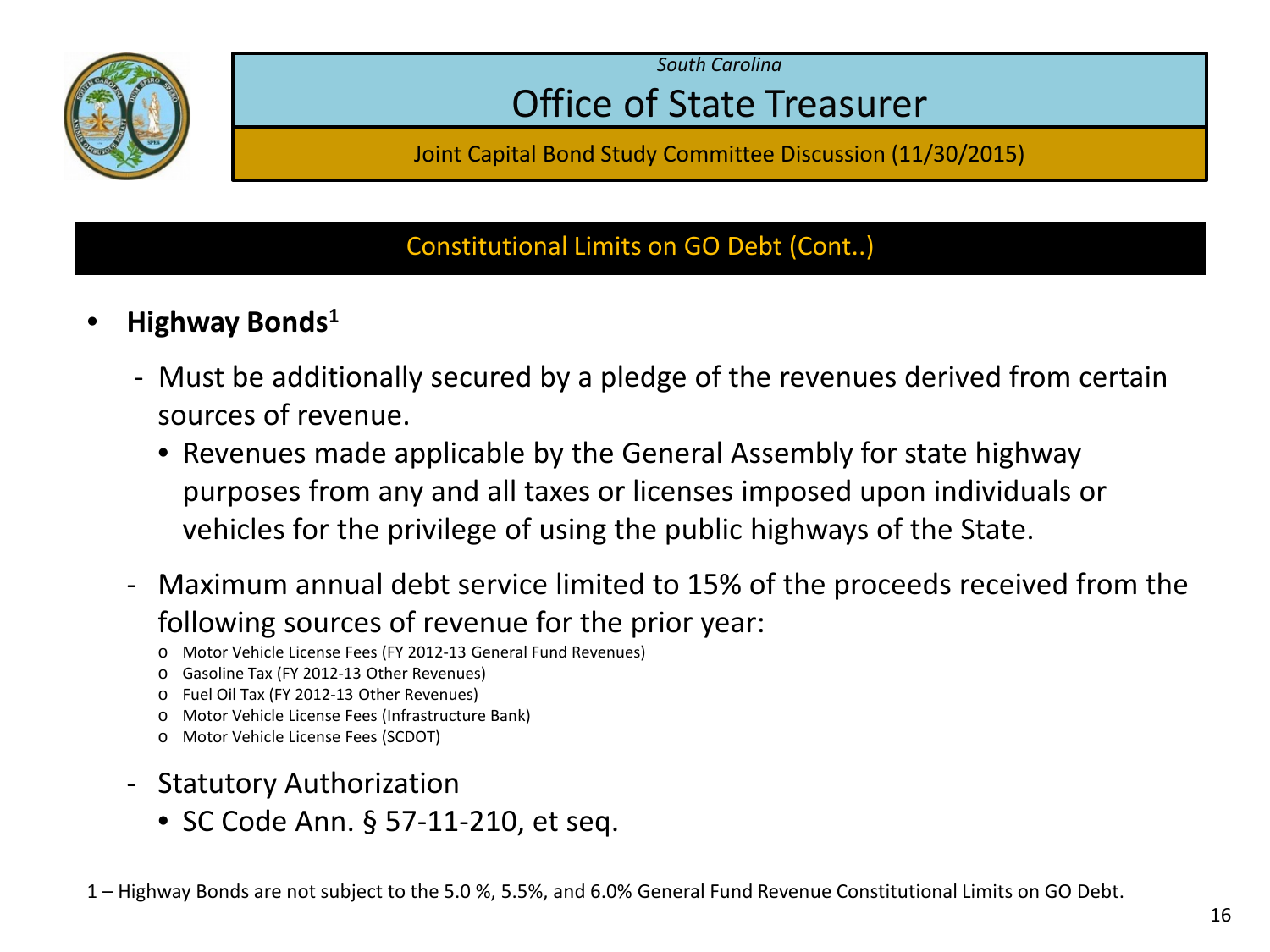

## Office of State Treasurer

Joint Capital Bond Study Committee Discussion (11/30/2015)

### Constitutional Limits on GO Debt (Cont..)

- **State Institution Bonds1**
	- Must be additionally secured by a pledge of the revenues derived from the tuition fees received by the particular institution of higher learning for which such state institution bonds are issued.
	- Maximum annual debt service limited to 90% of the state institution's tuition fees set aside for Debt Service for the prior fiscal year.
	- Statutory Authorization
		- SC Code Ann. § 59-107-10, et seq.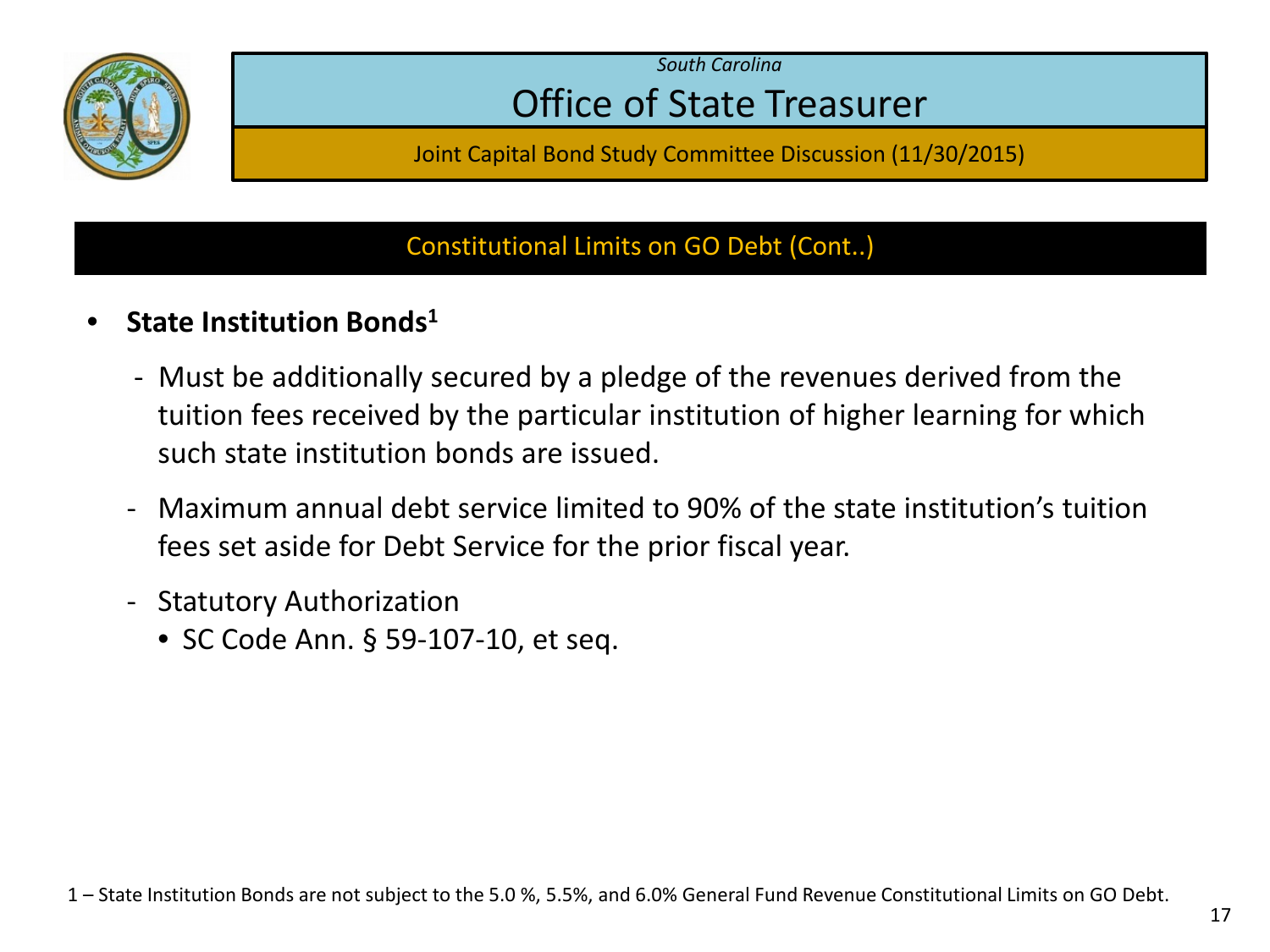# IV. The State's Current GO Debt Service Analysis through FY 2018-19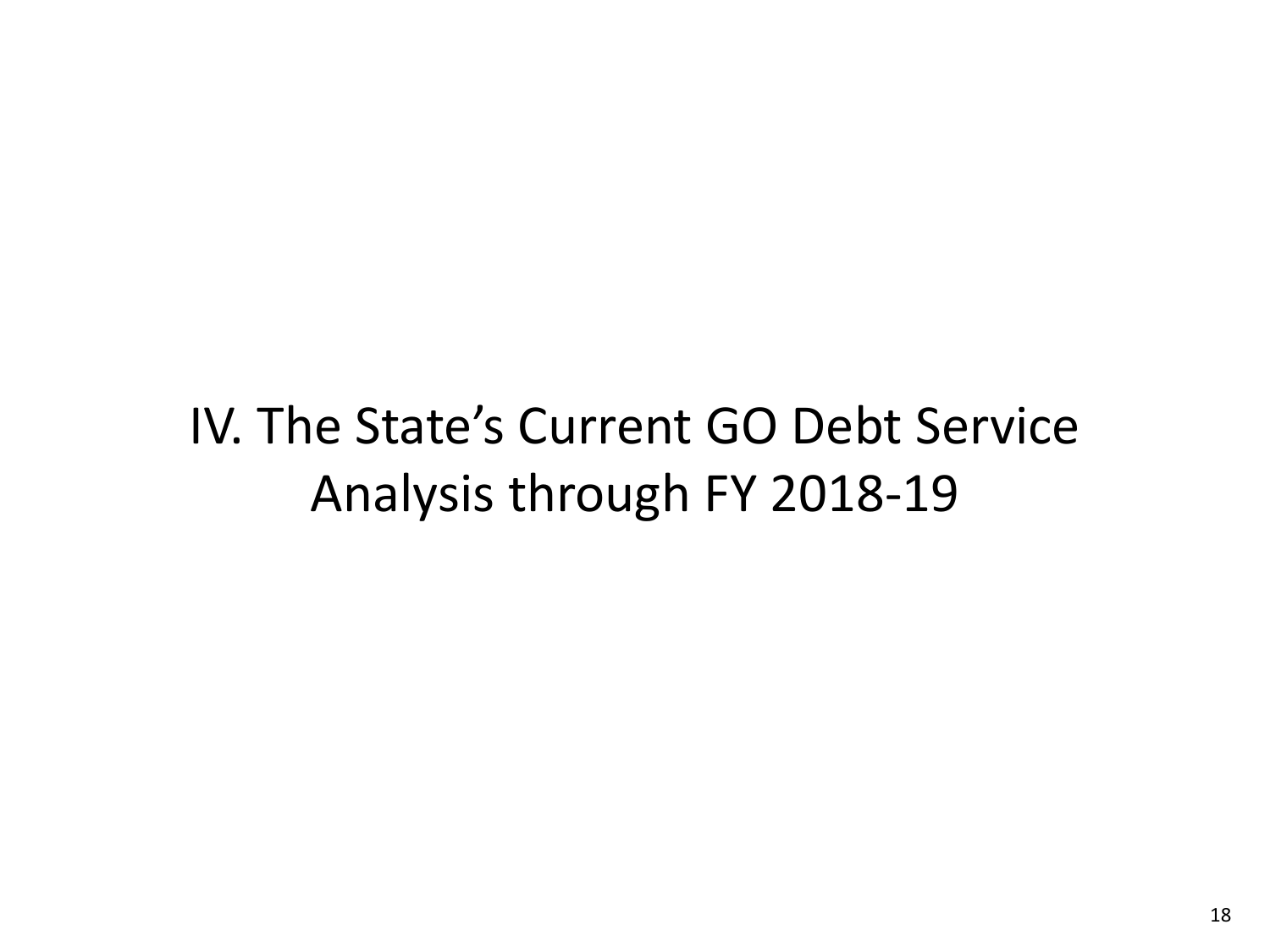

## Office of State Treasurer

Joint Capital Bond Study Committee Discussion (11/30/2015)

#### Prospective Capital Bond Bill Amount

- **\$1.0 Billion (Based on historical and conservative debt practices)** 
	- Assumes \$200 million budget, with \$140 million allocable to 5.0% debt class.
	- Assumes 80% limitation on \$140 million allocable to 5.0% debt class.
	- Assumes 15 year term.
	- Assumes issuance at PAR 5% coupon.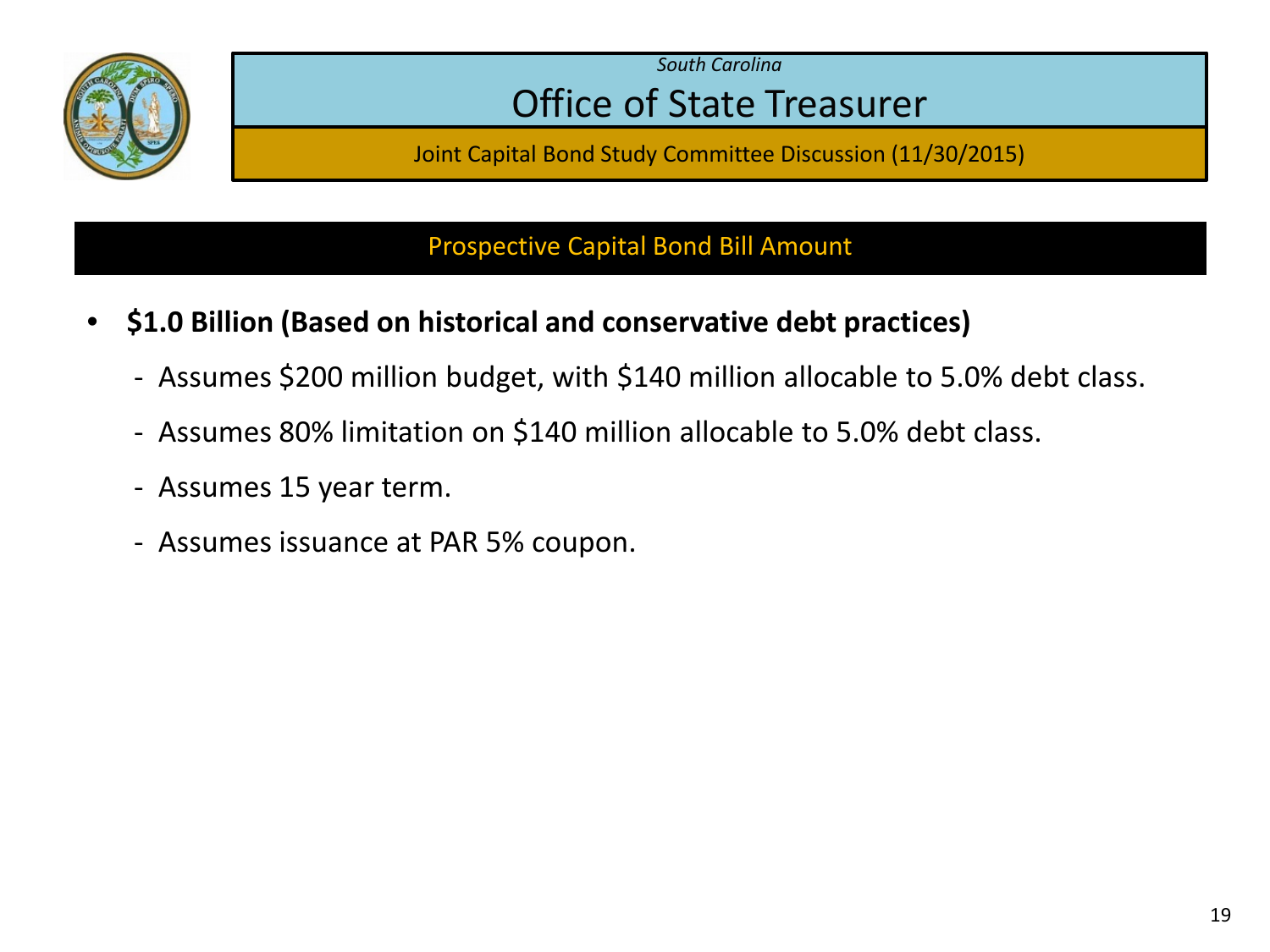

#### PRELIMINARY DEBT SERVICE BUDGET ESTIMATE EXISTING LAW - EXCLUDES POTENTIAL IMPACT OF PROPOSED LEGISLATION

|                                                       | <b>FISCAL YEAR 2015-16</b> |                     | FISCAL YEAR 2016-17            |                                    |                                      | <b>FUTURE YEARS</b> |               |               |
|-------------------------------------------------------|----------------------------|---------------------|--------------------------------|------------------------------------|--------------------------------------|---------------------|---------------|---------------|
|                                                       |                            |                     |                                | <b>CURRENT</b>                     |                                      |                     |               |               |
| <b>CATEGORY</b>                                       |                            | <b>APPROPRIATED</b> | APPROPRIATION<br><b>NEEDED</b> | <b>OUTSTANDING</b><br>(AT 6/30/15) | <b>NEW ISSUES</b><br>(AFTER 6/30/15) | <b>TOTAL NEEDED</b> | 2017-18       | 2018-19       |
|                                                       |                            |                     |                                |                                    |                                      |                     |               |               |
| Capital Improvement Bonds                             | 5% Const Limit             | 49,343,728          | 48,091,650                     | 35,286,250                         |                                      | 35,286,250          | 23,529,500    | 15,226,250    |
| <b>State School Facilities Bonds</b>                  | 5% Const Limit             | 57,992,525          | 44,266,500                     | 20,534,000                         |                                      | 20,534,000          | 8,736,000     |               |
| Air Carrier Hub Bonds                                 | 5% Const Limit             | 4,308,400           | 4,209,200                      | 4,178,000                          |                                      | 4,178,000           | 4,148,200     | 4,129,600     |
| Economic Development Bonds 11-41-50C                  | 5% Const Limit             | 10,420,132          | 13,178,167                     | 13,113,875                         |                                      | 13,113,875          | 13,113,625    | 13,115,125    |
| Transportation Infrastructure Bonds                   | 5% Const Limit             |                     |                                |                                    |                                      |                     |               |               |
| Capital Bond Bill Debt Service                        | 5% Const Limit             |                     |                                |                                    | 25,101,250                           | 25,101,250          | 64,944,500    | 82,031,000    |
| Total 5% Constitutional Limit                         |                            | 122,064,785         | 109,745,517                    | 73,112,125                         | 25,101,250                           | 98,213,375          | 114,471,825   | 114,501,975   |
| Economic Development Bonds 11-41-50A                  | .5%/5.5% Stat Limit        | 18,159,394.38       | 22,965,883                     | 22,517,031                         | 3,928,257                            | 26,445,289          | 26,449,763.25 | 27,739,360.14 |
| Research Universities Bonds                           | .5%/6.0% Stat Limit        | 24,220,344          | 24,608,436                     | 20,355,313                         |                                      | 20,355,313          | 20,251,475    | 20,273,800    |
| Agricultural College Stock-Interest                   |                            | 11,508              | 11,508                         | 11,508                             |                                      | 11,508              | 11,508        | 11,508        |
| Clemson Perpetual Stock-Interest                      |                            | 3.513               | 3,513                          | 3,513                              |                                      | 3,513               | 3.513         | 3,513         |
| Richard B. Russell Project                            |                            | 550,000             | 550,000                        | 550,000                            |                                      | 550,000             | 550,000       | 550,000       |
| Economic Development Bonds 11-41-50B                  |                            | 10,195,753.95       | 12,894,400                     | 12,693,650                         |                                      | 12,693,650          | 12,498,400    | 10,557,900    |
| Total other classes of budgeted debt                  |                            | 53,140,513.34       | 61,033,740                     | 56,131,015                         | 3,928,257                            | 60,059,272          | 59,764,659    | 59,136,081    |
| Recurring - Act H.4230 Section 1(B)(4) (2015-16)      |                            | 16,425,000          | 16,425,000                     |                                    |                                      |                     |               |               |
| Carried Forward pursuant to Proviso H4230.6 (2015-16) |                            | 17,201,319          | 7,201,319                      |                                    |                                      |                     |               |               |
| TOTAL DEBT SERVICE FROM GENERAL FUND                  |                            | 208,831,617         | 194,405,576                    | 129,243,140                        | 29,029,507                           | 158,272,647         | 174,236,484   | 173,638,056   |
| Potential Appropriation Lapse for FY 16               |                            |                     | 14,426,041                     |                                    |                                      |                     |               |               |

#### SCDOT Reimbursement Pursuant to Act 98 (2013) 50,000,000 - 50,000,000 50,000,000 50,000,000

#### Notes and Assumptions

<sup>1</sup> Final issuance of Capital Improvement Bonds (CIB) under current bond bill completed January, 2004.

<sup>2</sup> Fees, expenses and reimbursements included in CIB.

<sup>3</sup> Subject in part to 0.5% increase in debt limit; includes \$170 million issued pursuant to Act 124 (2009); all debt service paid from General Fund.

 $^4$  Issuance of up to \$53 million (\$70mm of \$123mm authorization previously funded via appropriation) for Volvo Cars Project funding in FY 2017.

<sup>5</sup> Additional appropriations used to pay down 0.5% Economic Development Bond Principal.

<sup>6</sup> New Issues (After 6/30/15) equates to debt service requirements on planned bond issues. Approved authorizations with currently unplanned issues are not forecasted.

<sup>7</sup> Prior appropriation allocated based on percentage of appropriation needed after separation of Economic Development Bond Classes.

<sup>8</sup> \$60 Million issued 2004. Per CG and Budget, no debt service budgeted since the General Fund will be reimbursed by the South Carolina Transportation Infrastructure Bank.

<sup>9</sup> Based on Issuance of Capital Bond Bill Fall of 2016 - PAR amount of approximately \$1 Billion (parameters outlined below).

1. 5% coupon issued at PAR, 2. 15 year term, and 3. Limited to 80% of allocable portion (\$140mm) of \$200mm Debt Service Budget.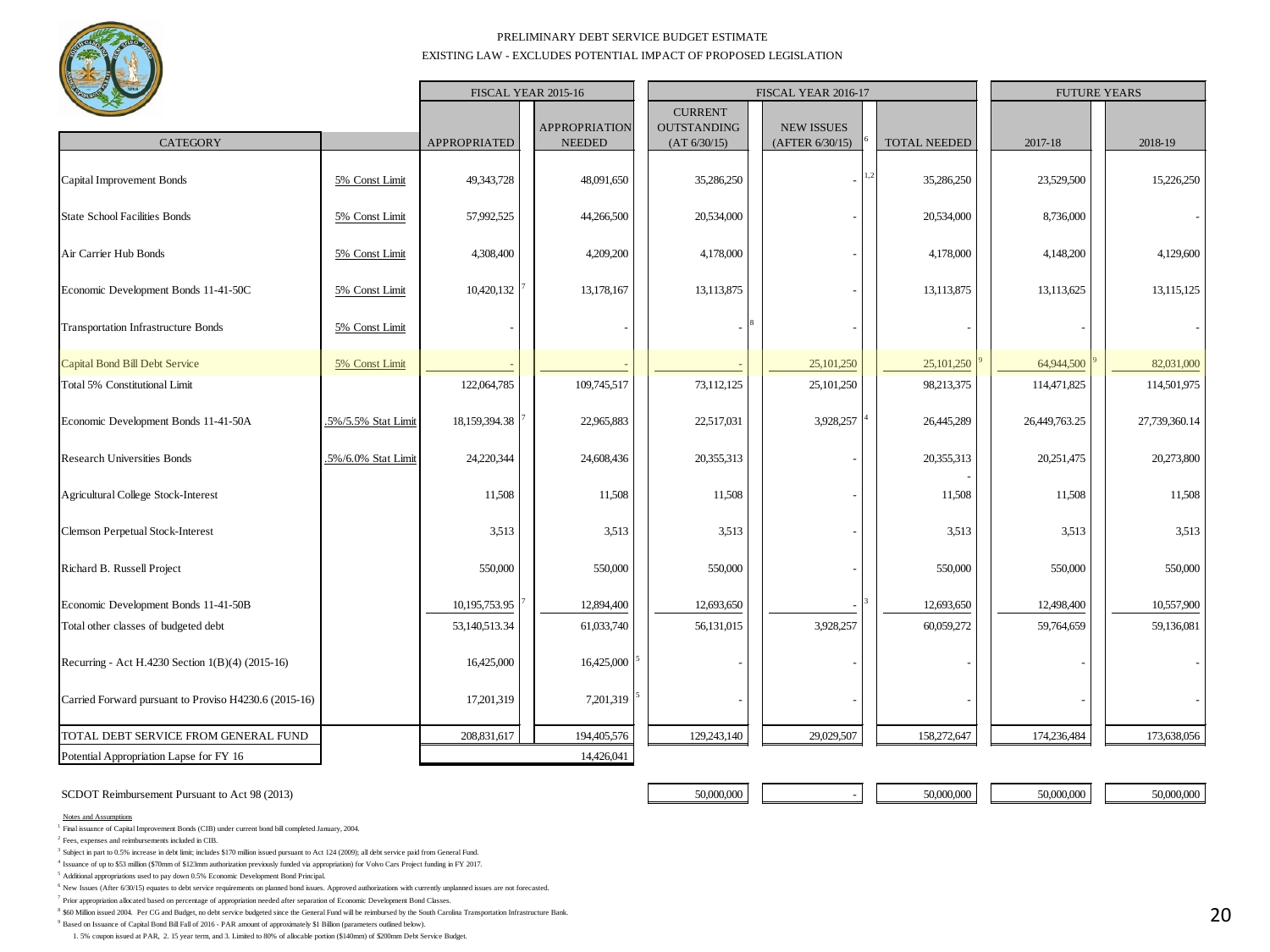

## Office of State Treasurer

Joint Capital Bond Study Committee Discussion (11/30/2015)

### 5.0%, 5.5%, and 6.0% Capacity Limits

| <b>General Obligation Bonds 5.0%</b><br>2013-2014 Budgetary General Fund revenues <sup>1</sup><br>Less: 2013-2014 Budgetary General Fund revenues pledged for highway bonds | \$6,552,390,000<br>11,234,000 |           |       |
|-----------------------------------------------------------------------------------------------------------------------------------------------------------------------------|-------------------------------|-----------|-------|
| '2013-2014 net Budgetary General Fund revenues                                                                                                                              | 6,541,156,000                 |           |       |
| 5% of 2013-2014 net Budgetary General Fund revenues<br>Less: maximum annual debt service for 5% Constitutional Debt Limit                                                   | 327,057,800<br>122,975,492    | 6/30/2016 | 1.88% |
| Legal Debt service margin at June 30, 2015--5% Constitutional Debt Limit                                                                                                    | 204,082,308                   |           |       |
| Reserve for General Fund Revenue Volatility (20%)                                                                                                                           | (40, 816, 462)                |           |       |
| Adjusted Debt service Marigin                                                                                                                                               | \$<br>163,265,847             |           | 4.38% |

Notes:

1 – Calculations based on FY 2013-14 Budgetary General Fund revenues, the most recent available.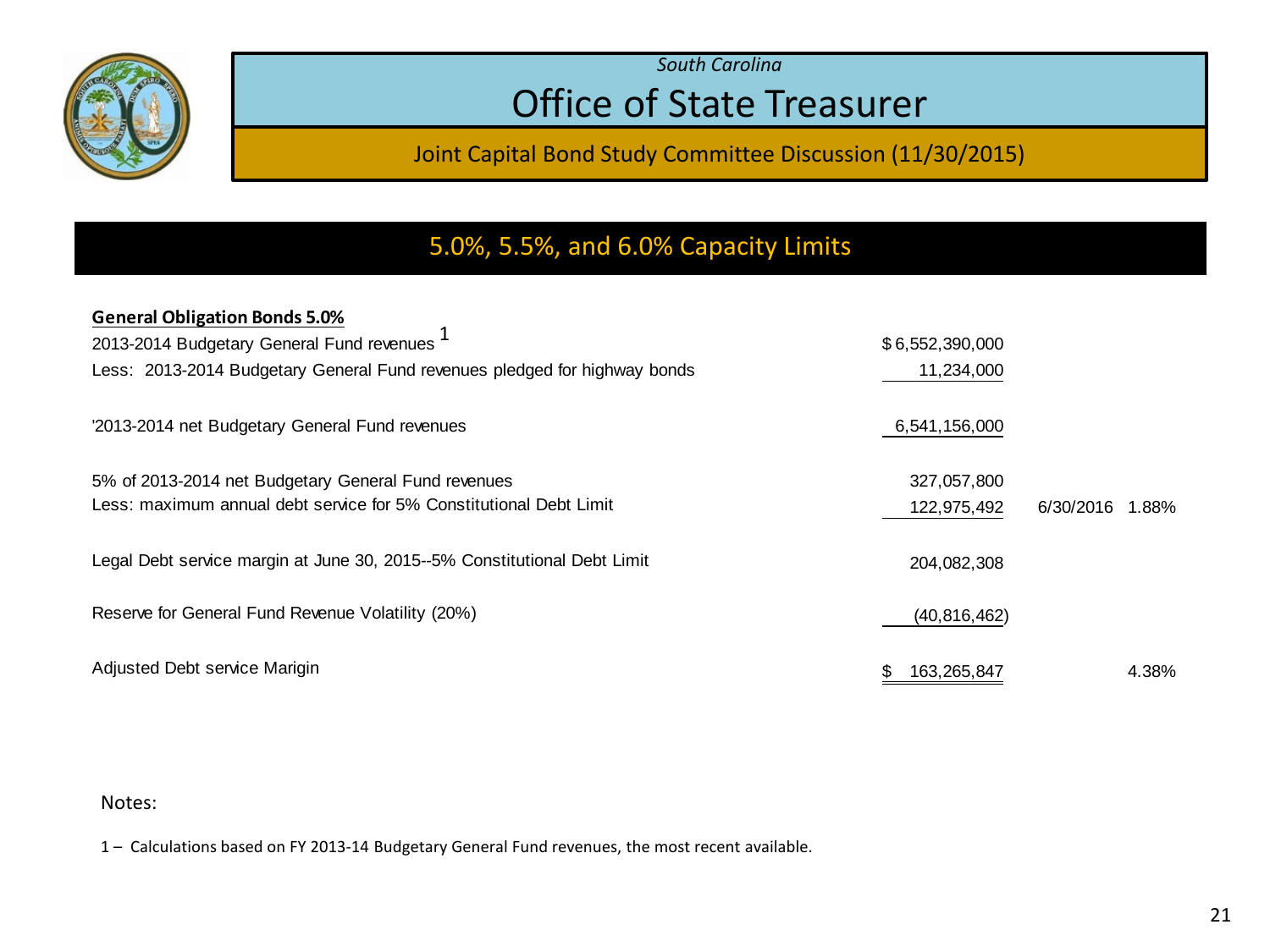

## Office of State Treasurer

Joint Capital Bond Study Committee Discussion (11/30/2015)

### 5.0%, 5.5%, and 6.0% Capacity Limits

| Economic Development Bonds 0.5%/5.5% 1                                                |                 |           |       |
|---------------------------------------------------------------------------------------|-----------------|-----------|-------|
| 2013-2014 Budgetary General Fund revenues                                             | \$6,552,390,000 |           |       |
| Less: 2013-2014 Budgetary General Fund revenues pledged for highway bonds             | 11,234,000      |           |       |
| '2013-2014 net Budgetary General Fund revenues                                        | 6,541,156,000   |           |       |
| .5% of 2013-2014 net Budgetary General Fund revenues                                  | 32,705,780      |           |       |
| Less: maximum annual debt service for .5% Economic Development Bonds.                 | 28,904,364      | 6/30/2023 | 0.44% |
| Legal Debt service margin at June 30, 2015--economic development bonds .5% 11-41-50A. |                 |           |       |
|                                                                                       | 3,801,417       |           |       |
| Reserve for General Fund Revenue Volatility (20%)                                     | (760, 283)      |           |       |
| Adjusted Debt service Marigin                                                         | 3,041,133       |           | 0.49% |

Notes:

1 – Calculations based on FY 2013-14 Budgetary General Fund revenues, the most recent available.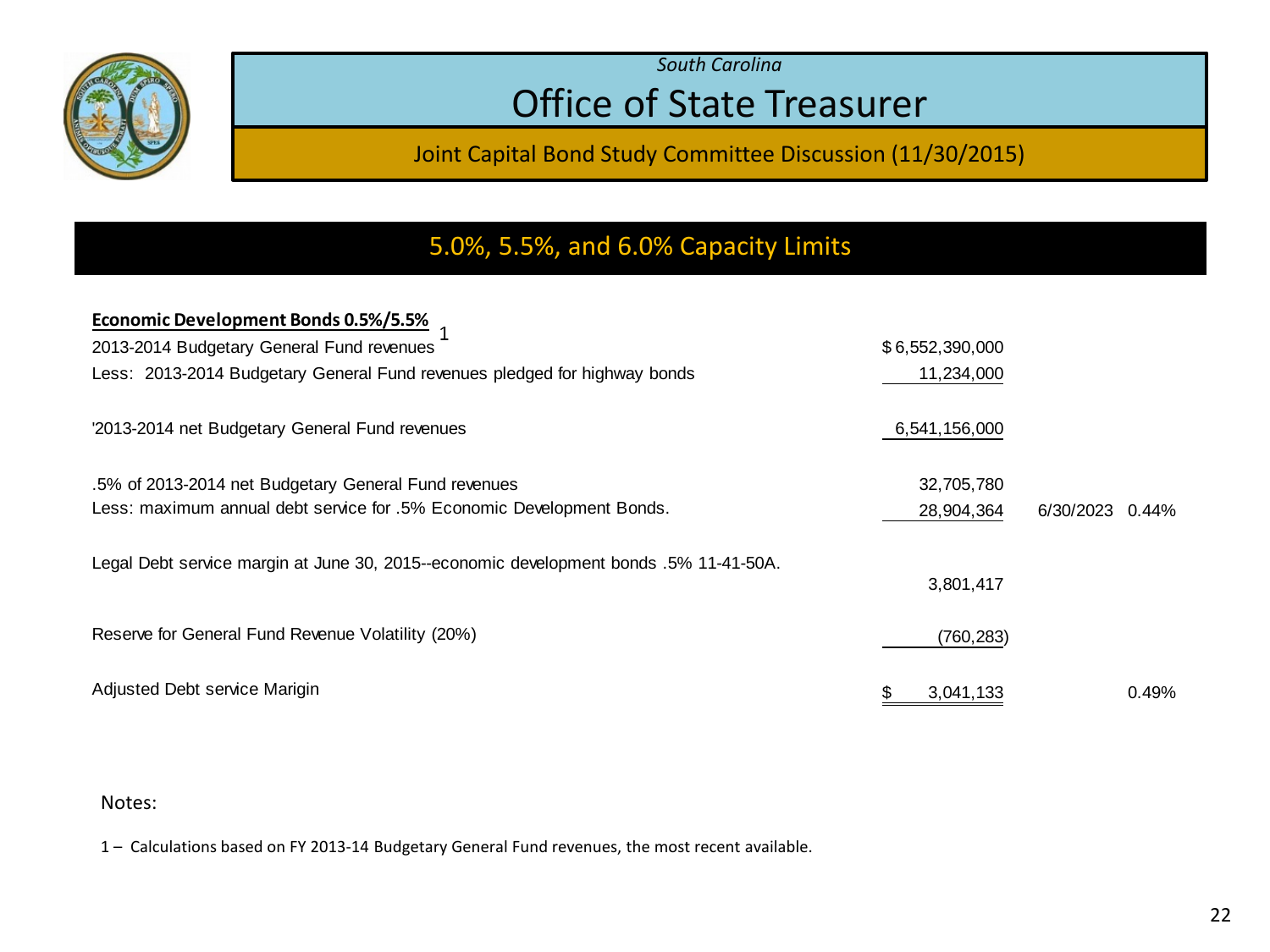

## Office of State Treasurer

Joint Capital Bond Study Committee Discussion (11/30/2015)

### 5.0%, 5.5%, and 6.0% Capacity Limits

| Research University Infrastructure Bonds 0.5%/6.0%                                        |                 |                 |       |
|-------------------------------------------------------------------------------------------|-----------------|-----------------|-------|
| 2013-2014 Budgetary General Fund revenues $1$                                             | \$6,552,390,000 |                 |       |
| Less: 2013-2014 Budgetary General Fund revenues pledged for highway bonds                 | 11,234,000      |                 |       |
| '2013-2014 net Budgetary General Fund revenues                                            | 6,541,156,000   |                 |       |
| .5% of 2013-2014 net Budgetary General Fund revenues                                      | 32,705,780      |                 |       |
| Less: maximum annual debt service for .5% research university infrastructure bonds.       | 21,521,356      | 6/30/2016 0.33% |       |
| Legal Debt service margin at June 30, 2015--research university infrastructure bonds .5%. |                 |                 |       |
|                                                                                           | 11,184,424      |                 |       |
| Reserve for General Fund Revenue Volatility (20%)                                         | (2, 236, 885)   |                 |       |
| Adjusted Debt service Marigin                                                             | 8,947,539       |                 | 0.47% |

#### Notes:

1 – Calculations based on FY 2013-14 Budgetary General Fund revenues, the most recent available.